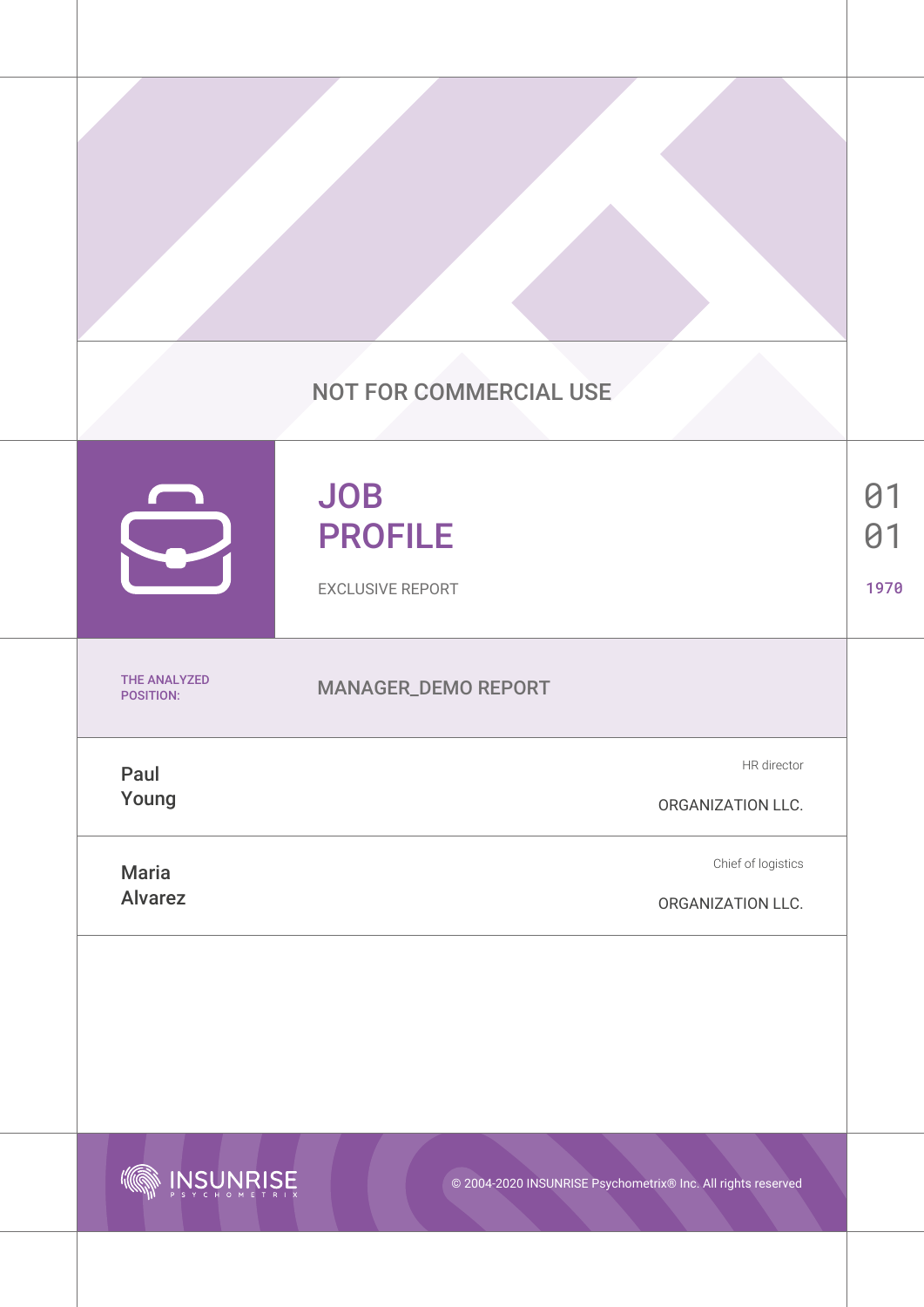### Content

| CHAPTER 1 - Job efficiency in competencies                    | 3              |
|---------------------------------------------------------------|----------------|
| CHAPTER 2 - A generalized analysis of job competencies        | $\overline{4}$ |
| CHAPTER 3 - Target attitudes and psychological needs          | 5              |
| CHAPTER 4 - Value to the organization                         | 6              |
| CHAPTER 5 - Decision Making Style                             | $\overline{7}$ |
| CHAPTER 6 - Proactiveness and Leadership                      | 8              |
| CHAPTER 7 - Management Style                                  | 9              |
| CHAPTER 8 - Strategic and Systemic Vision                     | 10             |
| CHAPTER 9 - Job Profile - Instructions for Reading DISC Graph |                |
| JOB STYLE - DISC Graph                                        | 12             |
| CHAPTER 10 - INSUNRISE ROSE - Instructions                    | 13             |
| CHAPTER 11 - INSUNRUSS Rosteile                               | 14             |

© 2004-2020 INSUNRISE Psychometrix® Inc. |All ri**ghts.inessem viesde.com| e-mail: info@insunris**e.com|

2

÷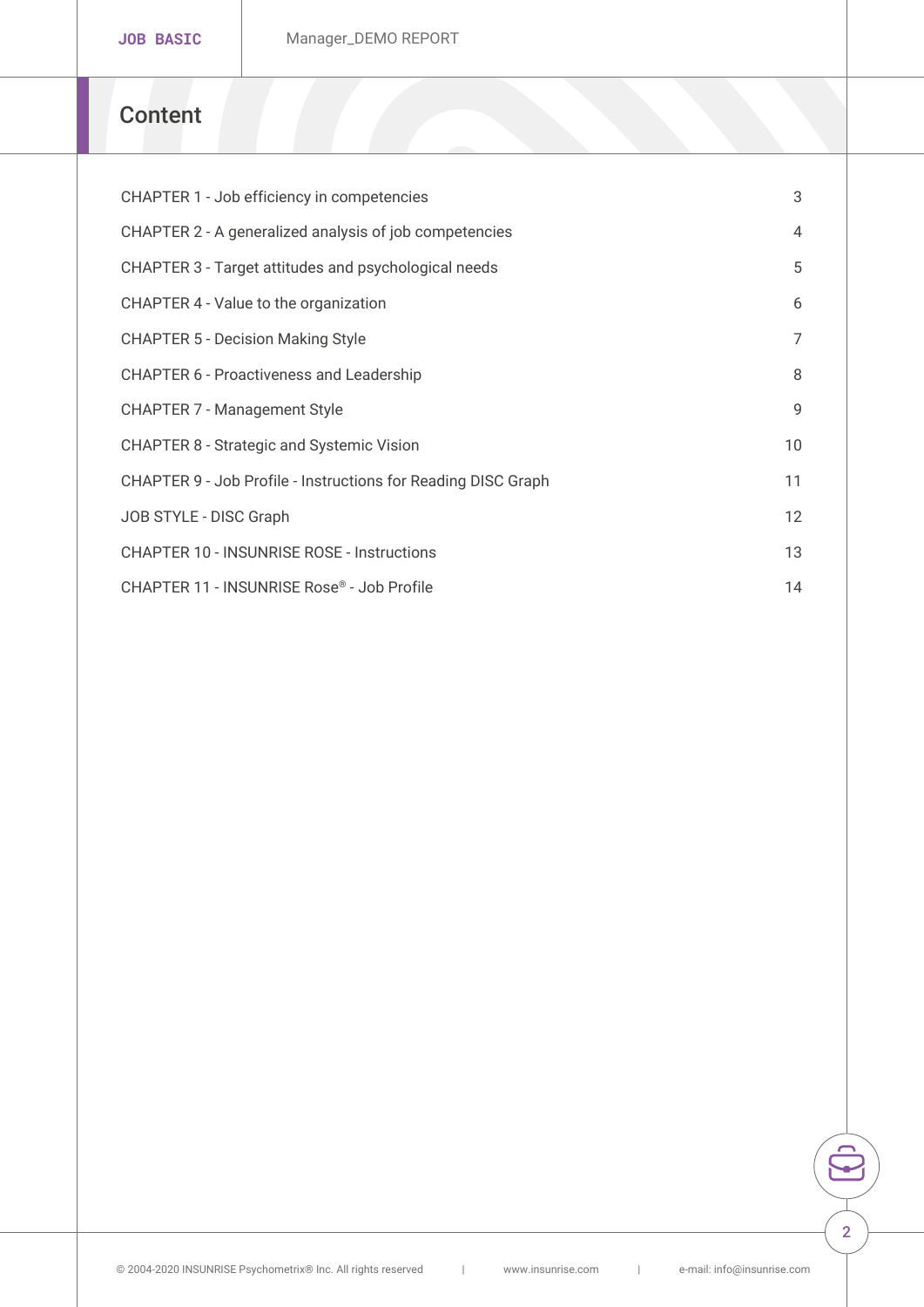### <span id="page-2-0"></span>Job efficiency in competencies

Employee s poor understanding of his responsibilities and emotional mismatc of commitment, conflicts with management, colleagues and clients, accidents at at  $\sim$ efficiency. Employ the data of this report in order to determine the key competences of the investigation.

DI SC

- " Openness and outgoingness.
- " Ability to express one s ideas in an intelligible way, sell them.
- " Ability to influence people s opinion.
- " Communicative flexibility.
- " Inventiveness and quick wit.
- " Initiative. Pro-activeness.
- " Disposition to innovations and change.
- " Friendliness and responsiveness.
- " Team work skills.
- " Multi-functionality.
- " Courage, ability to take risk, when necessary.
- " Agility, quick reaction skills.
- " Charisma, ability to present oneself in a creatively different way; unid
- " Sense of humor and optimism.
- " Absence of formalism.
- " Innovativeness.
- " Independence of decisions.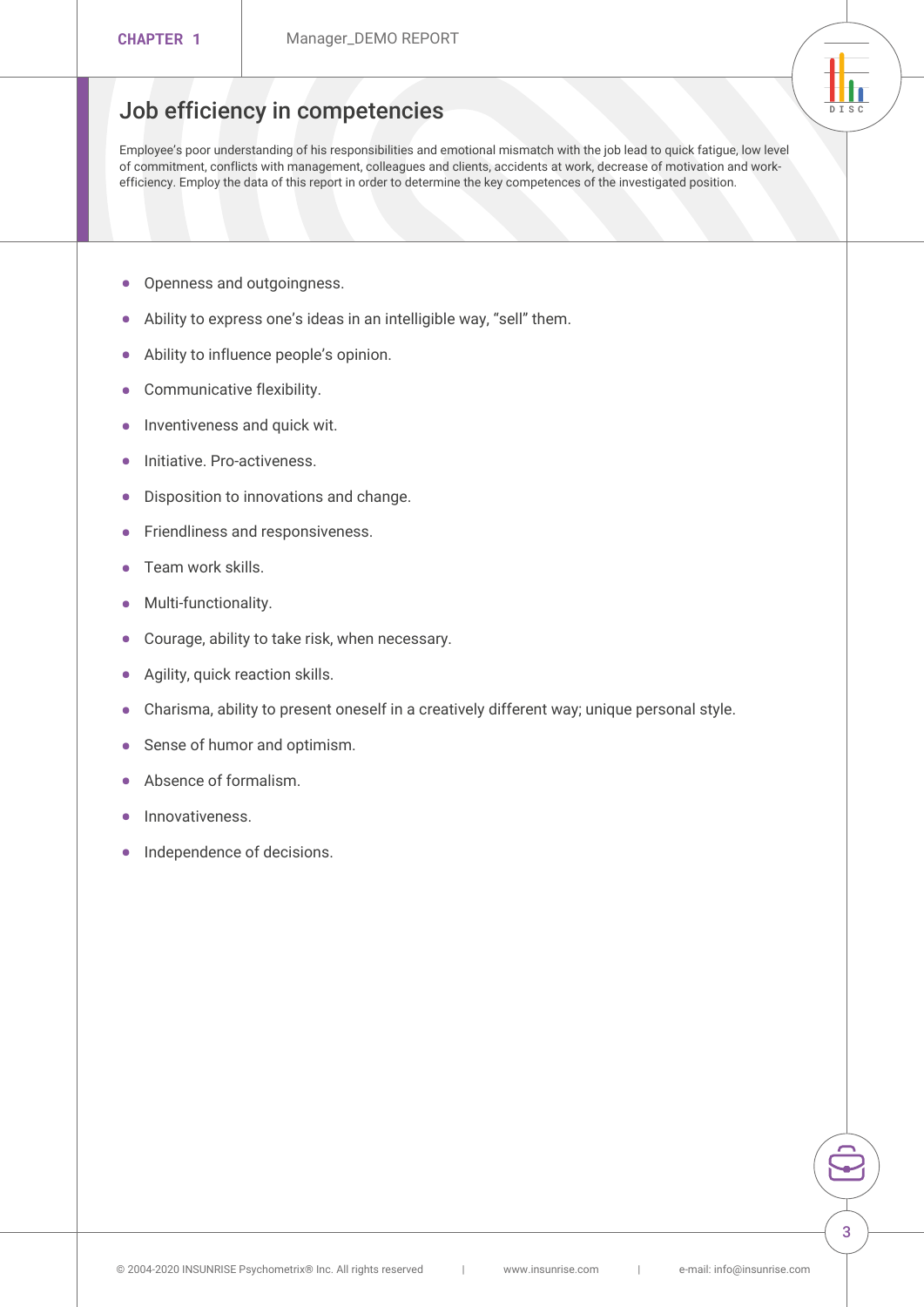## <span id="page-3-0"></span>A generalized analysis of job competenci

DI SC

This chapter covers the main tendencies of behavior of an individual, necess qualities that should be demonstrated on the level indicated by the employee him, not under stress and he is not making an effort to conform to a situation.

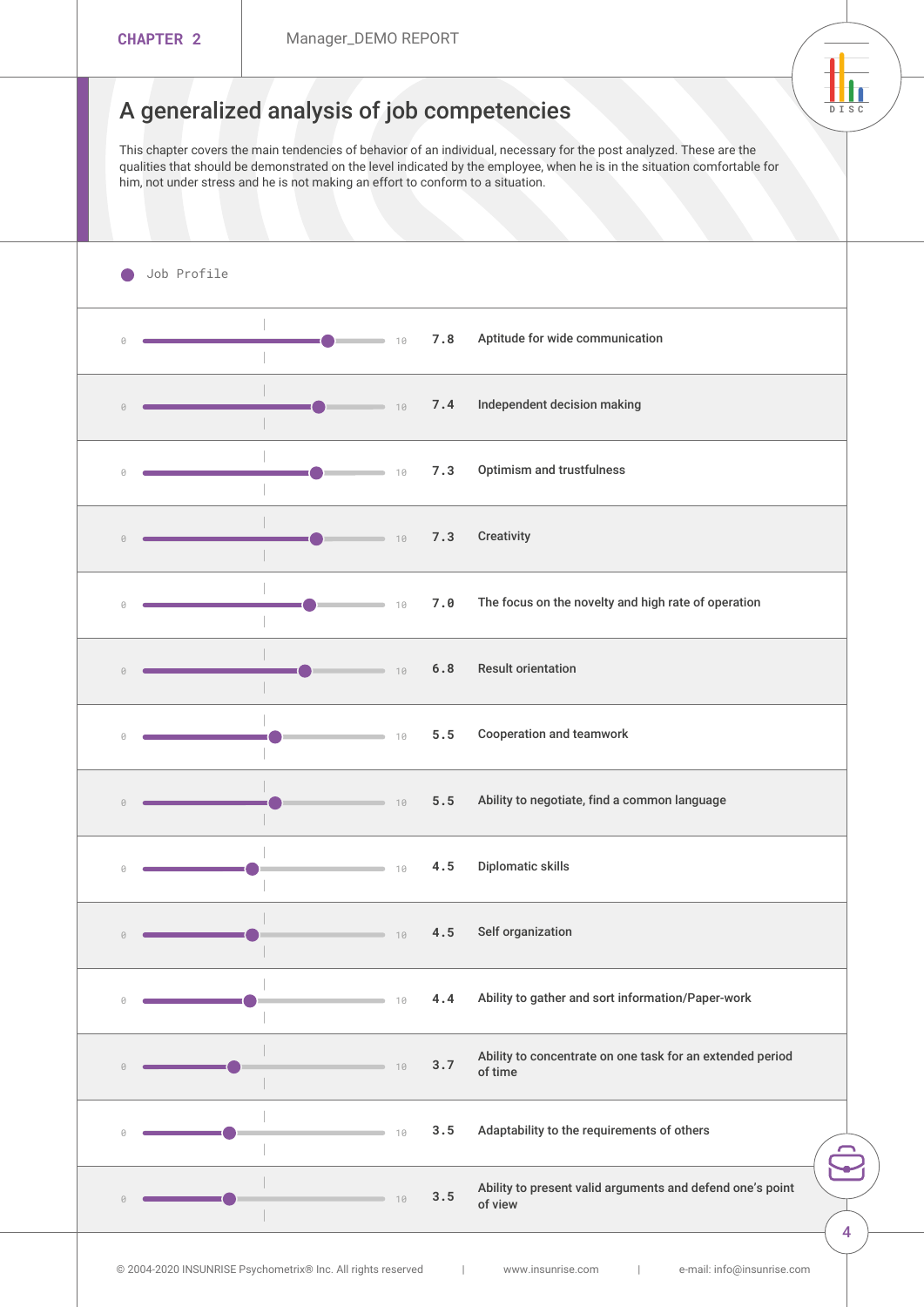#### <span id="page-4-0"></span>DI SC Target attitudes and psychological needs

This chapter describes provisions that an employee should consider in order person possesses such goals reveals that this person is a likely and qualified company.

- " Popularity and social recognition
- " Expanding of social circle
- " Gaining trust and prestige
- " Self realization and demonstration of one s exclusiveness
- " Innovation
- " Accepting a position that grants wide range of authority
- " Achieving personal goals through solving collective problems
- " Action; Active participation in wide range of projects
- " Innovation and change
- " Being in the avant-garde
- " Finding original solutions to old problems
- " Diversity of projects, meetings and places
- " Getting emotional support from others
- " Promotion of one s ideas and interests through persuasion
- " Being content after reaching one s goals
- " Success
- " Freedom from routine duties
- " Independence
- " Achieving active participation of others
- " Ability to act independently while having support of the team
- " Comfort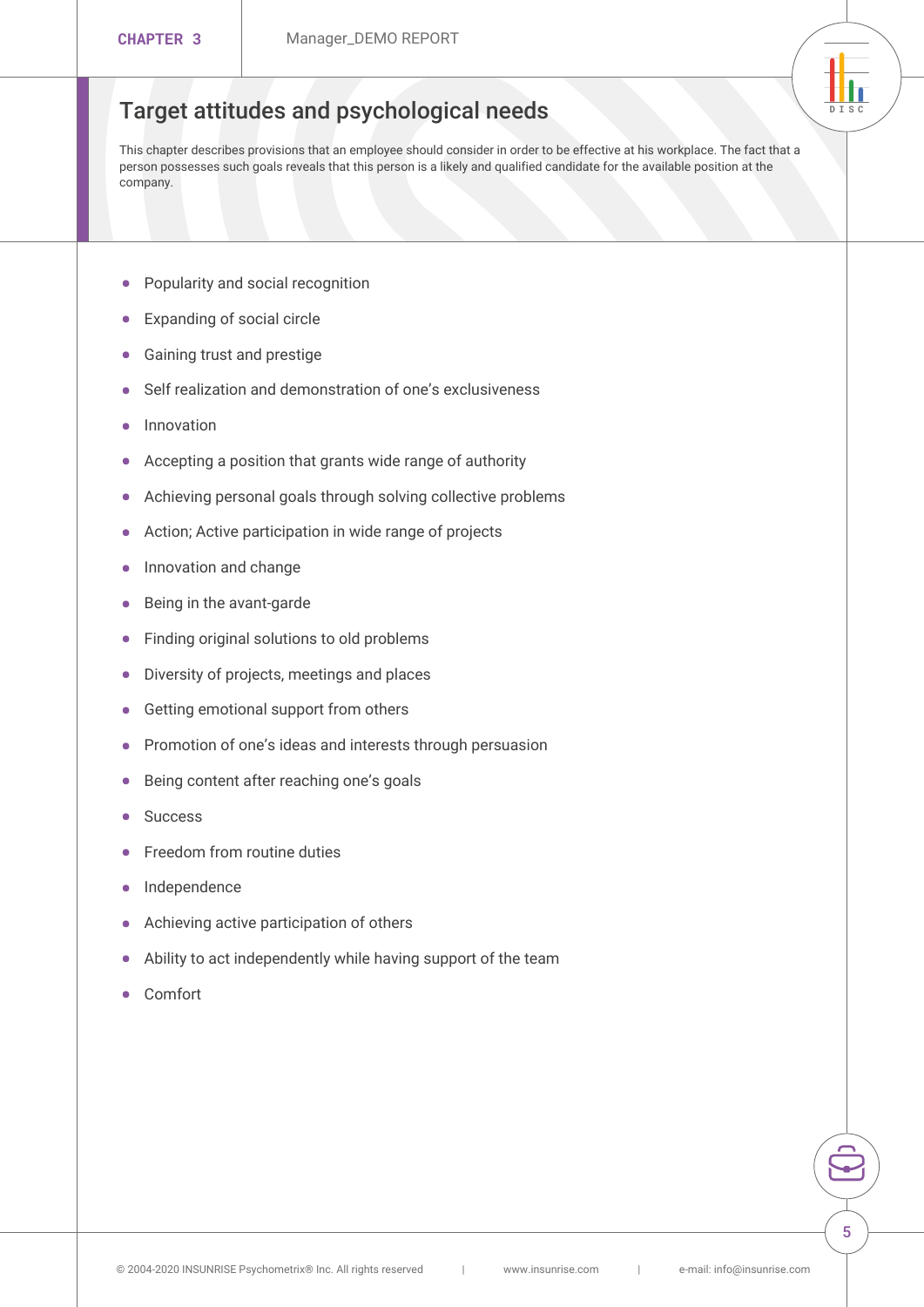### <span id="page-5-0"></span>Value to the organization

This part of the report lists specific skills, experiences and other attributes import into his company. Based on this information, the management could locate an employee within the company s

- " Socially active; orientated at communication.
- " Is an excellent team-player.
- " Possesses qualities of an opinion leader.
- " Has a positive sense of humor; communicates with people on friendly

DI SC

- " Successfully deals with problems involving people: resolves conflicts, conclusion of agreements between them.
- " Self-confident; has his own standpoint.
- " Is not afraid to talk about his feelings or things that bother him.
- " Has the ability to convince.
- " Has the ability to find incentives to optimize the working process of o of the pursuing goal.
- " Agile; makes quick decisions.
- " Has a high self-drive.
- " Enterprising and initiative.
- " Is a generator of new ideas; inventive.
- " Is not afraid to use innovative work approaches.
- " Does not let working process turn into routine.
- " Performs well as a sales-person.
- " Pursues multi-purposefulness.
- " Easily switches from one project to another.
- " Does not lose orientation in novel circumstances.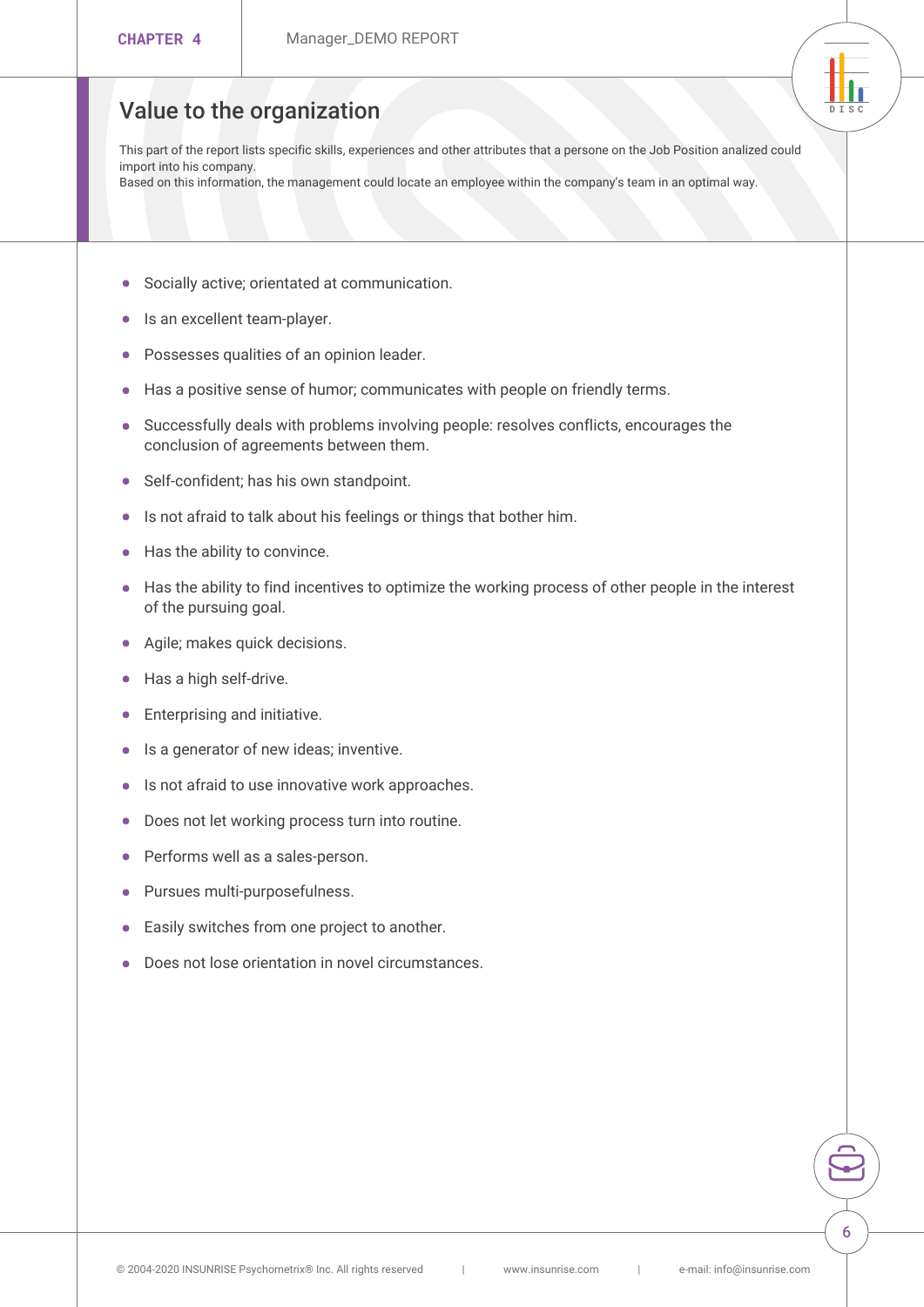<span id="page-6-0"></span>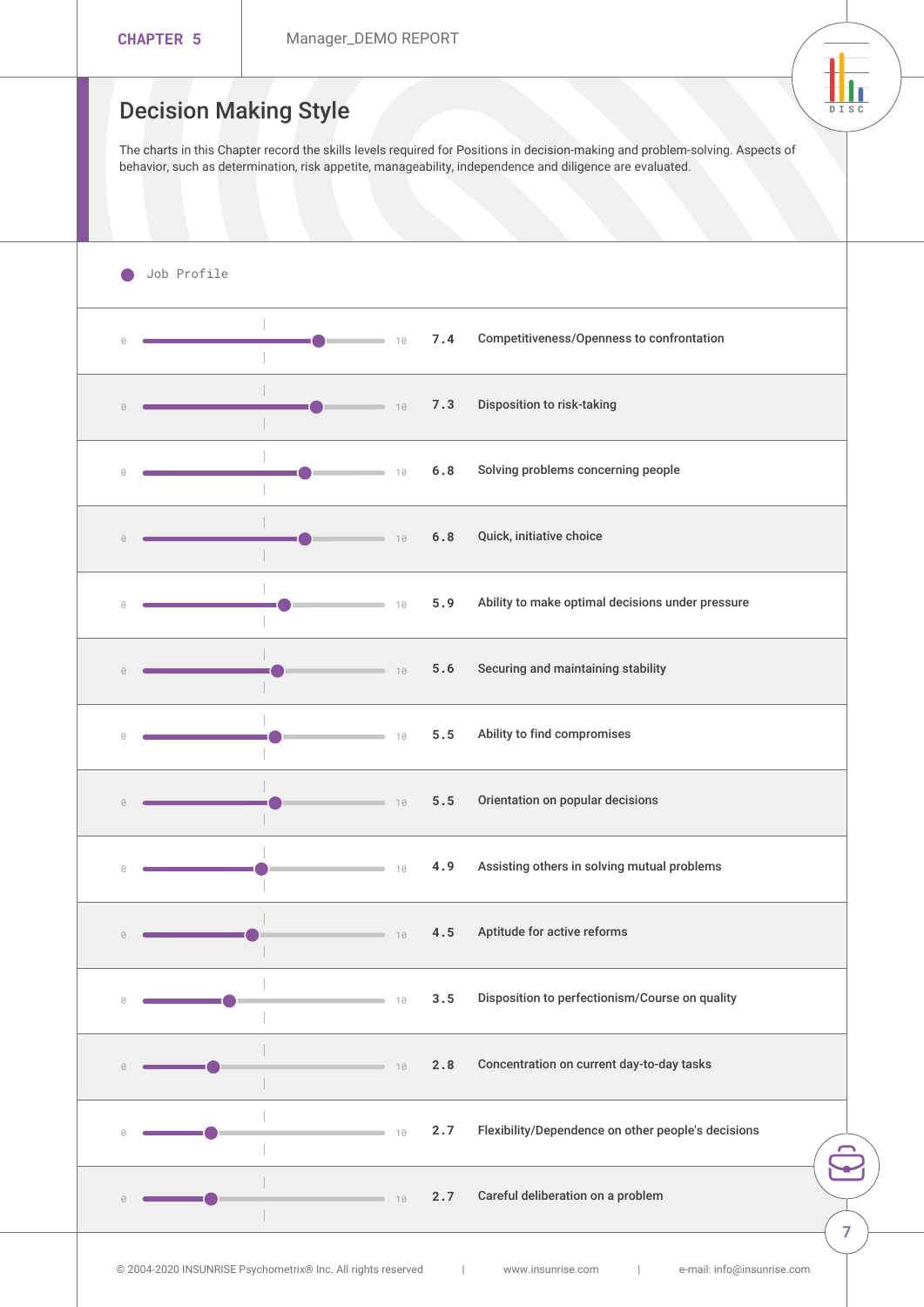<span id="page-7-0"></span>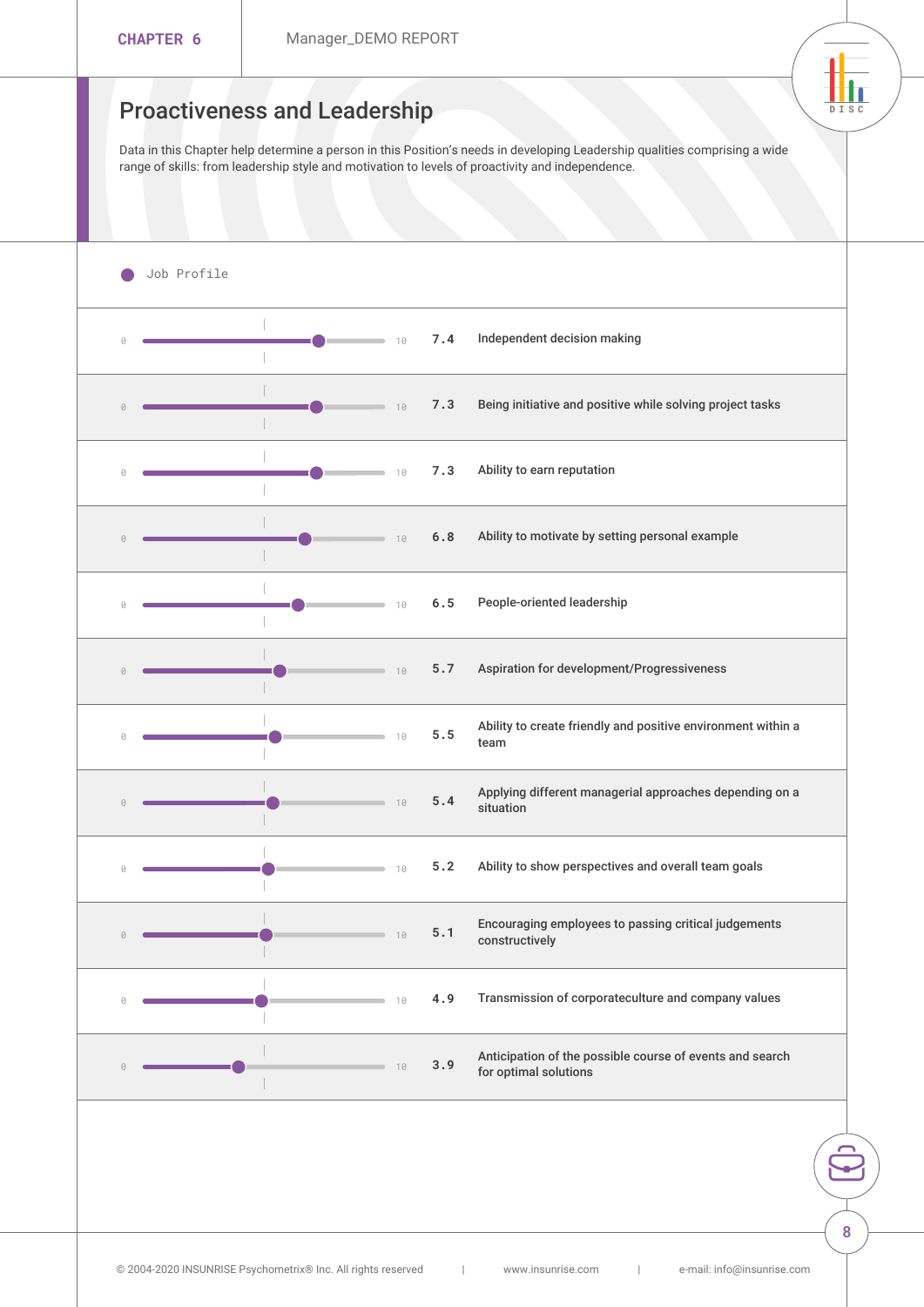<span id="page-8-0"></span>

| CHAPTER 7   |                  |             | Manager_DEMO REPORT                                                             |                          |
|-------------|------------------|-------------|---------------------------------------------------------------------------------|--------------------------|
|             | Management Style |             | This Chapter identifies skills set required on the Position analyzed in the are | DI SC                    |
|             |                  |             | range of behavioral characteristics in management and motivation.               |                          |
| Job Profile |                  |             |                                                                                 |                          |
|             |                  | $-10$       | 7.8 Distinguishes strengths and achievements of empl                            |                          |
|             |                  | 7.4<br>10   | Creates a tensed environment within a team to inc<br>productivity               |                          |
|             |                  | 7.3         | Ability to employ other people's potential for the I<br>team objectives         |                          |
|             |                  | $\sim$ 10   | 7.3 Encourages independence and initiative of employ                            |                          |
|             |                  | 7.2<br>10   | Is personally involved with employees, seeks to cr<br>team spirit               |                          |
|             |                  | 10          | 6.8 Harsh motivation of employees to achieving set go                           |                          |
|             |                  | $5.5$<br>10 | Is concerned with creating a positive environment<br>team                       |                          |
|             |                  | 4.9<br>10   | Ability to calm people down and cheer them up, ga<br>voluntary subordination    |                          |
|             |                  | 4.9<br>10   | Assesses the work of employees and provides ther<br>objective feed-back         |                          |
|             |                  | 4.6<br>10   | Ability to set clear objectives and allocate produc<br>within a team            |                          |
|             |                  | 4.5<br>10   | Control over mistakes and shortcomings in work of<br>employees                  |                          |
|             |                  | 10          | 4.5 Commitment to system in management                                          |                          |
|             |                  | 10          | 3.3 Defers to the team's opinion                                                | $\overline{\phantom{0}}$ |
|             |                  | 10          | 2.8 Concentration on routine management processes                               |                          |
|             |                  |             |                                                                                 |                          |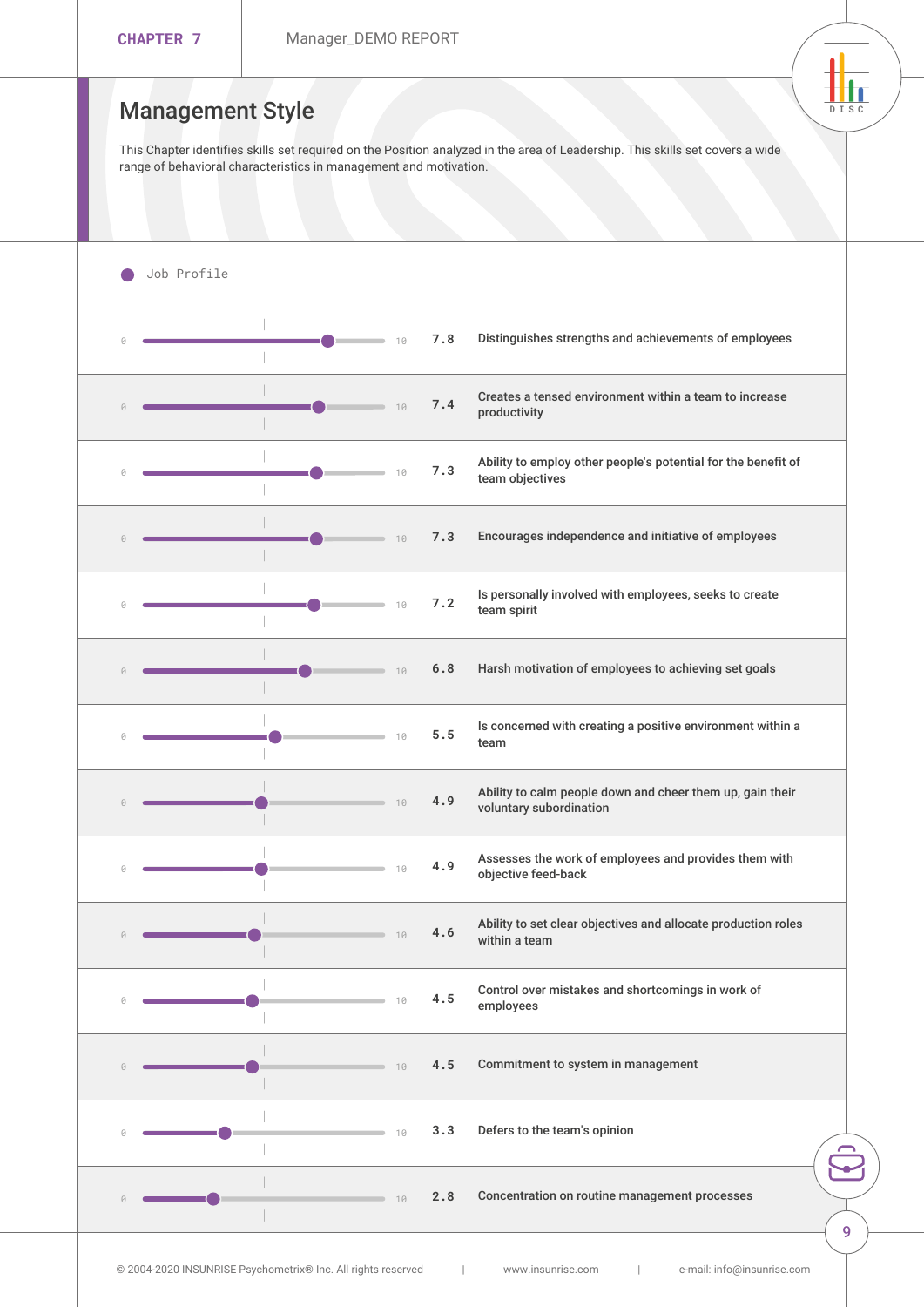<span id="page-9-0"></span>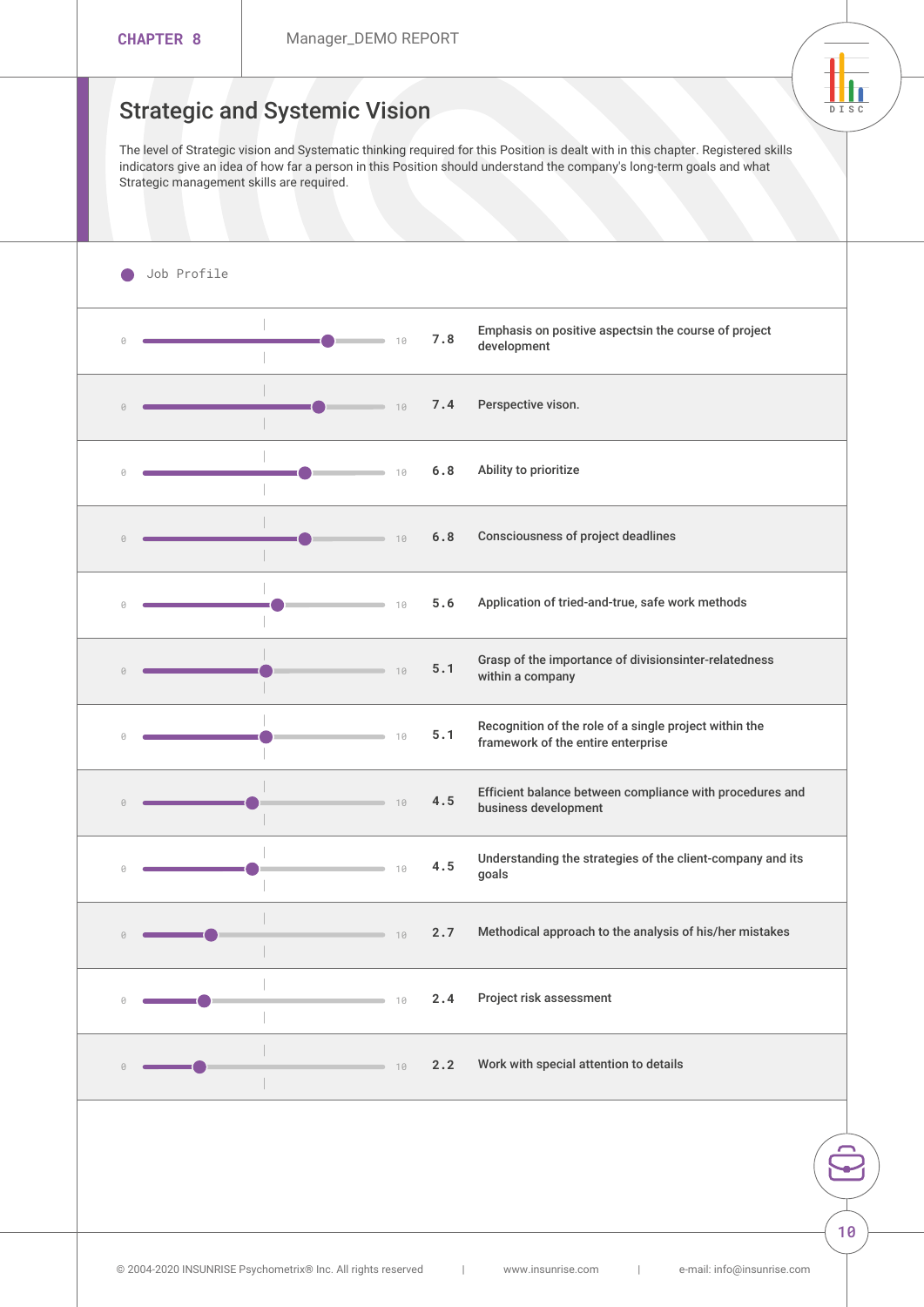### <span id="page-10-0"></span>Job Profile - Instructions for Reading DIS

#### INSTRUCTIONS FOR USE

The Job Profile graph is based on the DISC behavioral model and allows correlation with the personal style graphs of employees or applicants. It manifestation of 4 factors of Dominance, Influence, Steadiness and Com

#### HOW TO USE THE TOOL:

- " Analyze the Job Profile Graph
- " Compare the Job Profile graph with the personal DISC graphs of job s
- " Analyze the compatibility of the employee (s) with the Position
- $"$  Evaluate the correctness of the adaptation of the employee regarding
- " Recognize and prevent stress "I am Work"
- " Outline strategies to improve the interaction of one employee  $\alpha$  a group Position
- " Rate the staffing of the team

If you are faced with the task of analyzing the dynamics of the whole te view of the interaction in the team in relation to the requirements of the resort to the Rose<sup>®</sup> NoSoU NbPy I 8 Emparing the style indicators of the Positio of employees you are interested in on the field of one pie chart, having bird's-eye view (helicopter view).

This technique will allow you to quickly identify the balance of power, s that exist between people. You will also have the opportunity to determine interaction and understanding between team members can be improved.

Use only the best tools for measurable results!

Always with you, INSUNRISE Psychometrix Inc.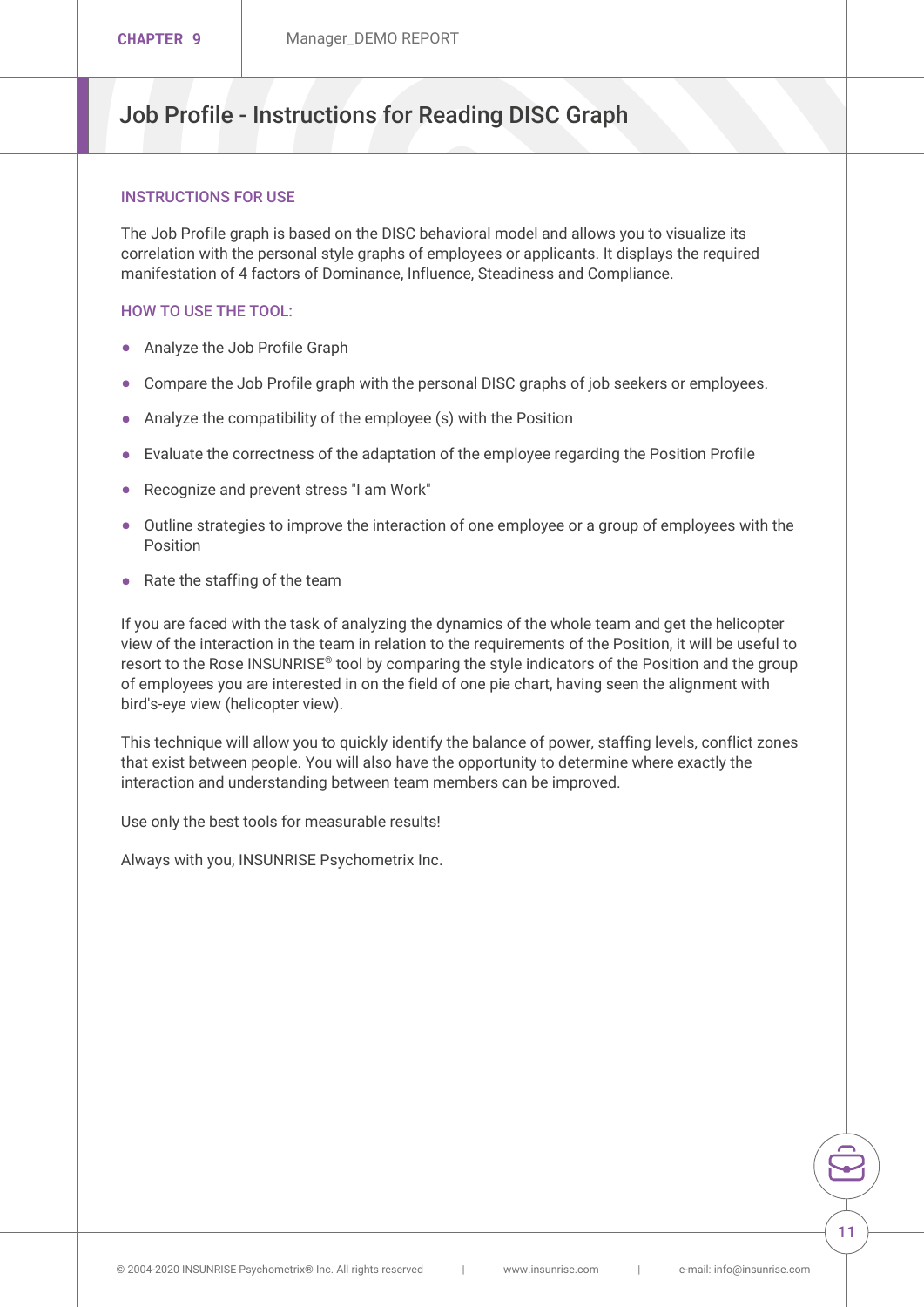# JOB STYLE - DISC Graph

<span id="page-11-0"></span>

© 2004–2020 INSUNRISE Psychometrix® Inc. |All ri**ghts resenviesde.com| [e-mail: info@insunrise](mailto:info@insunrise.com).com**|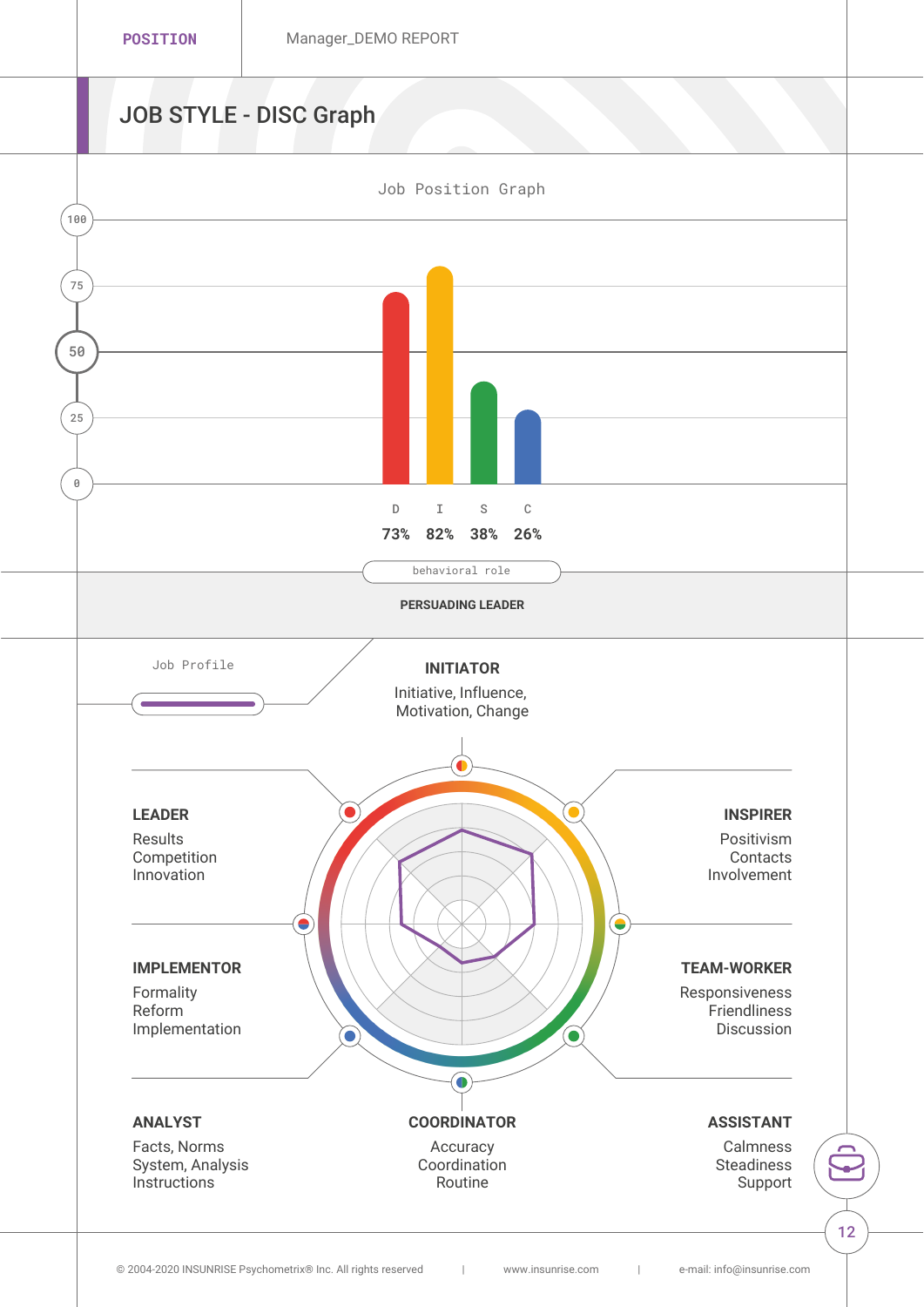### <span id="page-12-0"></span>INSUNRISE ROSE - Instructions

INSUNRISE ROSE is Helicopter view diagram and a powerful multifunction applied independently or combined both, with the individual or Job Profi

It was developed on the basis of DISC behaviour model in order to help the field of a DISC diagram and thereby simplify its comparative analysi

#### WHAT TO DO

- 1. Correlate Position Indicator (the square in the Rose field) with corres that sector. If the Indicator is shifted to the center, you should take descriptions in the diametrically opposite sector.
- 2. Place Natural Profiles (circle) and Adapted (triangle) behavior of the interested in in the Rose field (see Personal style report) to determine Position Indicator (square). Their remoteness will indicate existing o am my work"" type, which reduces productivity and motivation.
- 3. To facilitate decision-making on intra-frame movements, it is sufficie Profiles and Job Profiles in the field of the same Rose. Analysis is car principle described in paragraph 2.

It is well known that firms hire employees based on their qualifications, cases, because of personal qualities that do not suit the organization (t factor""). This is the most important argument in favor of preliminary te characteristics of people for positions.

### NOTE THAT:

- " No position on the Rose is better or more profitable than any other. It that behavior is required for the position analyzed.
- " Each position of the Rose allows for adaptation and interaction.
- " Each position of the Rose has its own strengths and weaknesses.
- " Our aim is to clarify and fix this information so that the applicant can adaptation in their behavior.